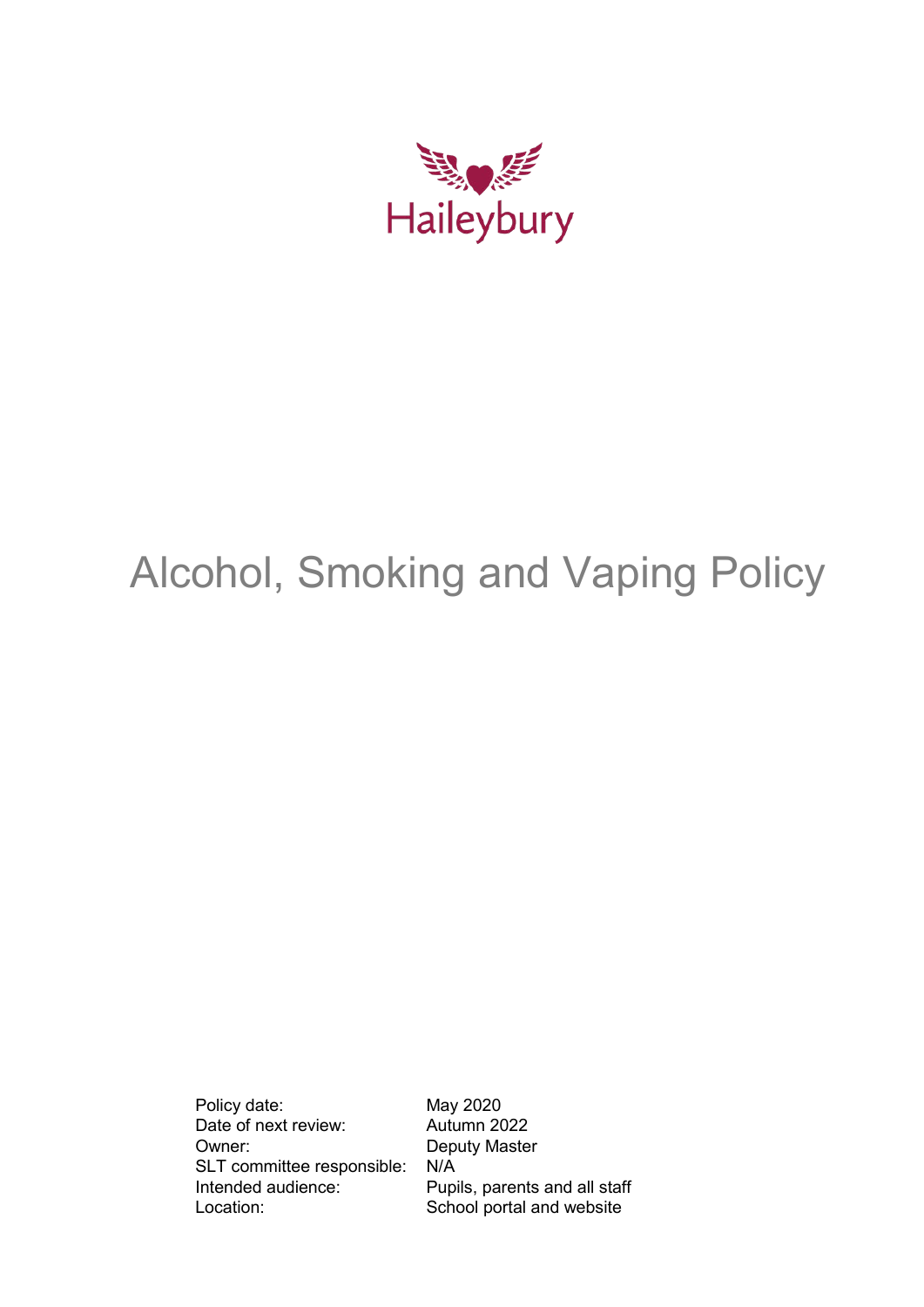## **1. Introduction**

- 1.1 This paper is written for staff, pupils and parents to clarify the school's policy, support and sanctions in the event of a pupil being possession, in the presence or under the influence of alcohol, tobacco or other inhaled substances whilst in the care of the school. This document should be read in conjunction with Haileybury's policy regarding illegal drugs and controlled substances: the Drug Testing policy.
- 1.2 It is illegal to sell alcohol, cigarettes and vaping devices to minors. For the purpose of this document vaping refers to inhalation and/or the exhalation from an electronic or similar device. These produce a vapour which might or might not include nicotine. As a result no pupil is able to smoke or vape whilst in the care of Haileybury staff or anywhere in the Haileybury grounds. Pupils in the Sixth Form, who are over 16 are able to consume alcohol in restricted settings; pupils who are over 18 have an increased number of settings where this is possible. Education in the use and abuse of alcohol is a matter we take seriously at Haileybury. This issue is addressed in the PHSE programme, tutorial programme, during Biology lessons and during informal time in the houses. There is also a programme of education directed towards enabling pupils to make informed and responsible choices on the issue of smoking and vaping.
- 1.3 In line with current policy and practice, as a workplace, Haileybury is predominantly a no smoking campus where employees may only smoke or vape in certain designated areas.

# **2. Smoking and vaping**

- 2.1 Any pupil found to be smoking or vaping will be offered support from the School Counsellor or Health Centre in addition to receiving the disciplinary sanctions stated
- 2.2 The School will initiate a search for any smoking or vaping paraphernalia using the statuary powers given to them by the Department for Education. The School includes vaping paraphernalia to the list of prohibited items as per the guidance.
- 2.3 Pupils found to have been smoking or vaping outside will face sanctions as outlined in the bullet below and 2.5.
- 2.4 Pupils found to have smoking or vaping paraphernalia in their possession (e.g. cigarettes, matches, papers, e-cigarettes, pipes, vaping liquid) will face sanctions as outlined in the bullet below and 2.5.
- 2.5 Pupils found to be in the presence of those smoking and/or vaping will face the same sanctions as those who are smoking and/or vaping as outlined in the bullet below and 2.5.
	- Level 3 Detention 7:00 to 10:00pm for the first two smoking and/or vaping offences (see Points 2.2 to 2.4) with no aggravating circumstances. All Saturday detentions will be discussed and agreed upon by the relevant HM, Proctor and Deputy Master. Parents of pupils concerned will be informed of any Saturday Detention by the HM. A second smoking or vaping offence will also involve a four-hour period of Sunday gating (confined to their boarding house).
- 2.6 Any smoking and/or vaping offender can be sent home for a period at the Master's discretion.
- 2.7 Pupils found to have been smoking or vaping inside a building (school or other) whilst in the care of Haileybury staff will be suspended for a period of time at the Master's discretion on the first offence. If there is a second offence, then that pupil would be likely to face permanent exclusion from the school. This more serious set of sanctions stems from the fact that smoking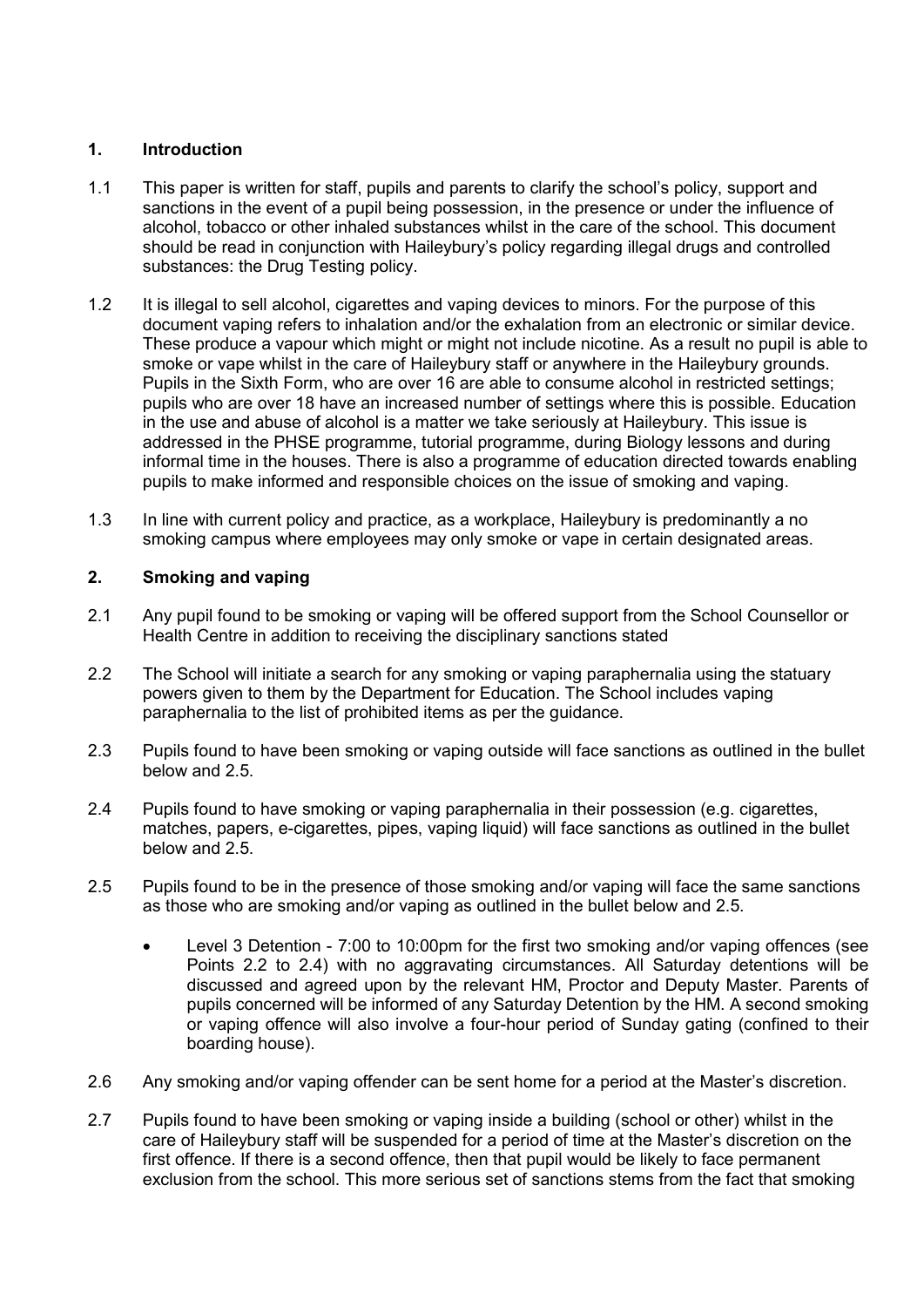or vaping inside a building present a fire hazard and is the accepted rule for communal/public indoor spaces among other reasons.

- 2.8 Pupils found to have bought or supplied smoking or vaping equipment for other pupils will be suspended for a period of time at the Master's discretion on the first offence. NB. Any pupils found in possession of a large quantity of smoking or vaping paraphernalia will be treated as a supplier. If there is a second offence, then that pupil would be likely to face permanent exclusion from the school.
	- Suspension A third smoking and/or vaping offence automatically results in a suspension as does a smoking and/or vaping inside a building offence, or the supply of smoking and/or vaping paraphernalia. Parents of pupils concerned will be informed of any suspension by the Master.
- 2.9 Pupils who persist in offending regarding smoking and/or vaping face permanent exclusion at the Master's discretion.

#### **3. Permitted contexts for limited alcohol consumption and the groups in each context**

- 3.1 School functions for the Sixth Form:
	- The Master or Deputy Master can decide whether at a function pupils in the Sixth Form who are over the age of 16 may be offered beer, wine or champagne, never spirits.
	- When an alcoholic drink is provided to pupils it should be in limited, controlled and supervised conditions and should be accompanied by some form of food, ideally a meal or substantial snack.
	- The number of drinks that a pupil has must be tracked carefully on each occasion in line with the advice from the Deputy Master.
	- Before and after events, HMs may breathalyse pupils in line with point 5 below.
- 3.2 Members of staff must seek written permission from the Master or Deputy Master to supply alcohol in a school or house context, guidelines will be issued in line with the bullets under point 3.1.
- 3.3 An HM meeting with their Upper Sixth: Pupils in the Upper Sixth Form who are over the age of 16 should only be offered beer, wine or champagne, never spirits. These occasions should be no more than once weekly, and controlled by the HM and in line with the bullets under point 3.1.
- 3.4 With their HM's permission members of the Upper Sixth who are over 18 may have a meal in Hertford with two small beers or two small glasses of wine. HMs are required to spend time with those pupils on their return to verify the alcohol consumption is within the limits permitted. A breathalyser may be used.
- 3.5 College Prefects may visit the College Arms on a Friday night with the Deputy Master's permission. The Deputy Master's guidelines, explained to each pupil, must be followed.
- 3.6 Haileybury staff supervising functions outlined in 3.1 to 3.3 should not consume more than the legal driving limit of alcohol, in order to ensure they are able to function at the required and expected level during an emergency, and provide the regular duty of care to the pupils they are responsible for.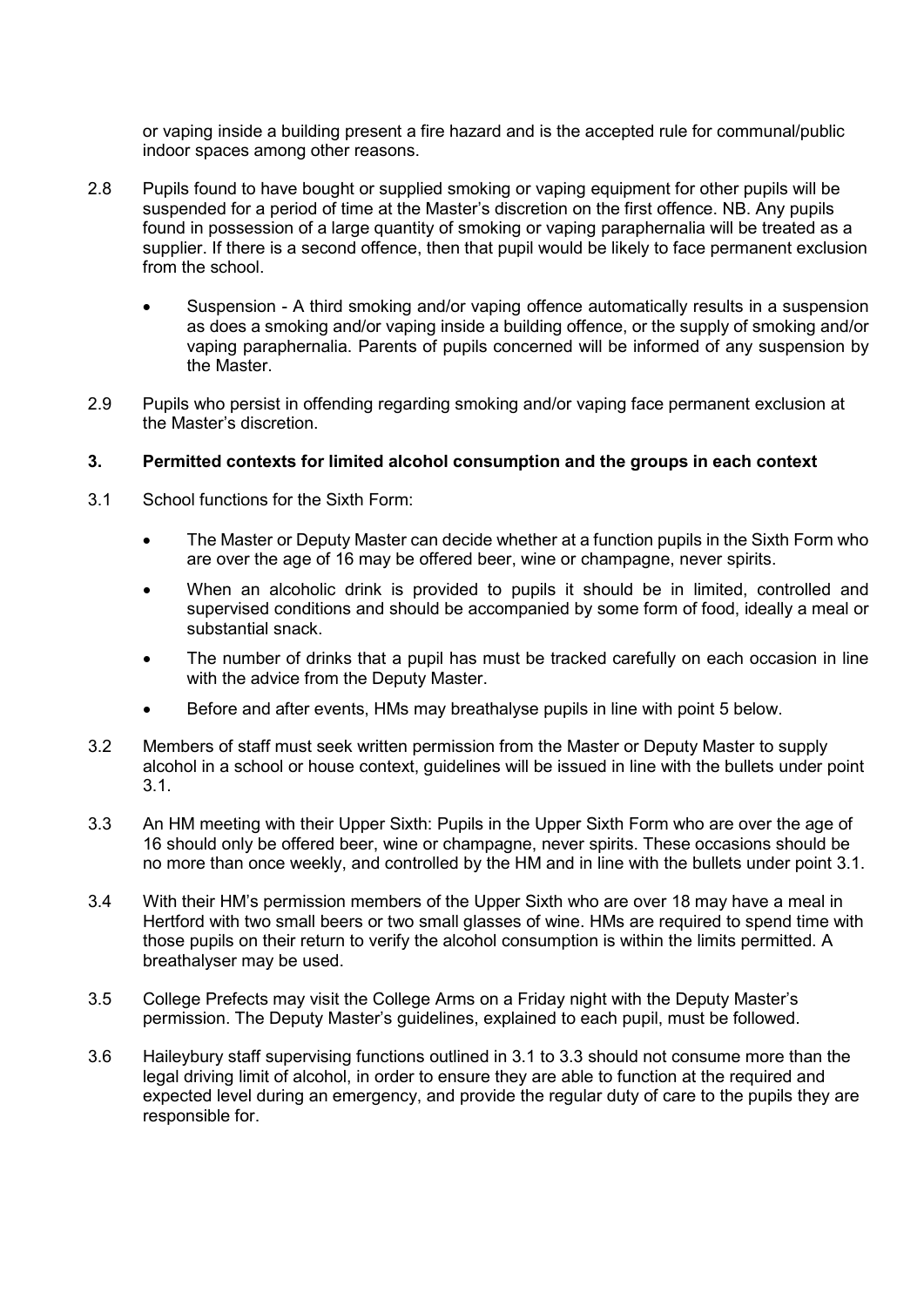# **4. Alcohol**

- 4.1 Any pupil found to be abusing alcohol will be offered support from the School Counsellor or Health Centre in addition to receiving the disciplinary sanctions stated.
- 4.2 Pupils found to have been drinking alcohol outside of the bounds of point 3 above will face the sanctions as outlined below unless there are aggravating circumstances (see 4.6 and 4.7).
- 4.3 Pupils found to have alcohol in their possession will face sanctions as outlined below.
- 4.4 Pupils found to be in the presence of those drinking alcohol out of the bounds of point 3 above will face the same sanctions as those who are drinking outlined below.
- 4.5 Pupils who return to school from time at home or at another venue out of the school's care under the influence of alcohol will face the sanctions as outlined below unless there are aggravating circumstances (see 4.6 and 4.7).
	- Level 3 Detention 7:00 to 10:00pm for the first two alcohol offences with no aggravating circumstances (See Points 4.2 to 4.5). All Saturday detentions will be discussed and agreed upon by the relevant HM, Proctor and Deputy Master. Parents of pupils concerned will be informed of any Saturday Detention by the HM. A second alcohol offence will also involve a four-hour period of Sunday gating (confined to their boarding house).
- 4.6 Pupils that require medical treatment outside the house following the consumption of alcohol face a more serious sanction which may include suspension for a period of time at the Master's discretion. This includes pupils who might have consumed alcohol initially under the terms of Points 3.1, 3.3 or 3.4.
- 4.7 Pupils in possession of, or having consumed spirits, or in possession of a large quantity of alcohol and/or older pupils found to have supplied alcohol to younger pupils will be suspended for a period of time at the Master's discretion on the first offence. If there is a second offence, then that pupil would be likely to face permanent exclusion from the school. .
	- Suspension Any alcohol offender can be sent home for a period of time at the Master's discretion. A third alcohol offence automatically results in a suspension as do the supply of alcohol to younger pupils, or the consumption of spirits. Parents of pupils concerned will be informed of any suspension by the Master.
- 4.8 Pupils who persist in offending regarding alcohol face permanent exclusion at the Master's discretion.

## **5. Procedures**

- 5.1 Any evidence or concern that an HM has regarding a pupil drinking alcohol, smoking or vaping should be reported to the Proctor using CPOMS. Any pupils who require treatment at the Health Centre should, once safely admitted, be reported to the Proctor via CPOMS. The Proctor is responsible for liaising with the Master and Deputy Master.
- 5.2 All HMs are provided with breathalysers and random testing is acceptable. On 'in weekend' evenings HMs should breathalyse a random sample of Sixth Form pupils before any alcohol is served; furthermore a random sample of other members of the house may be breathalysed before a social event and following their return to House. The Deputy Master and Proctor will confirm arrangements regarding breathalysing pupils.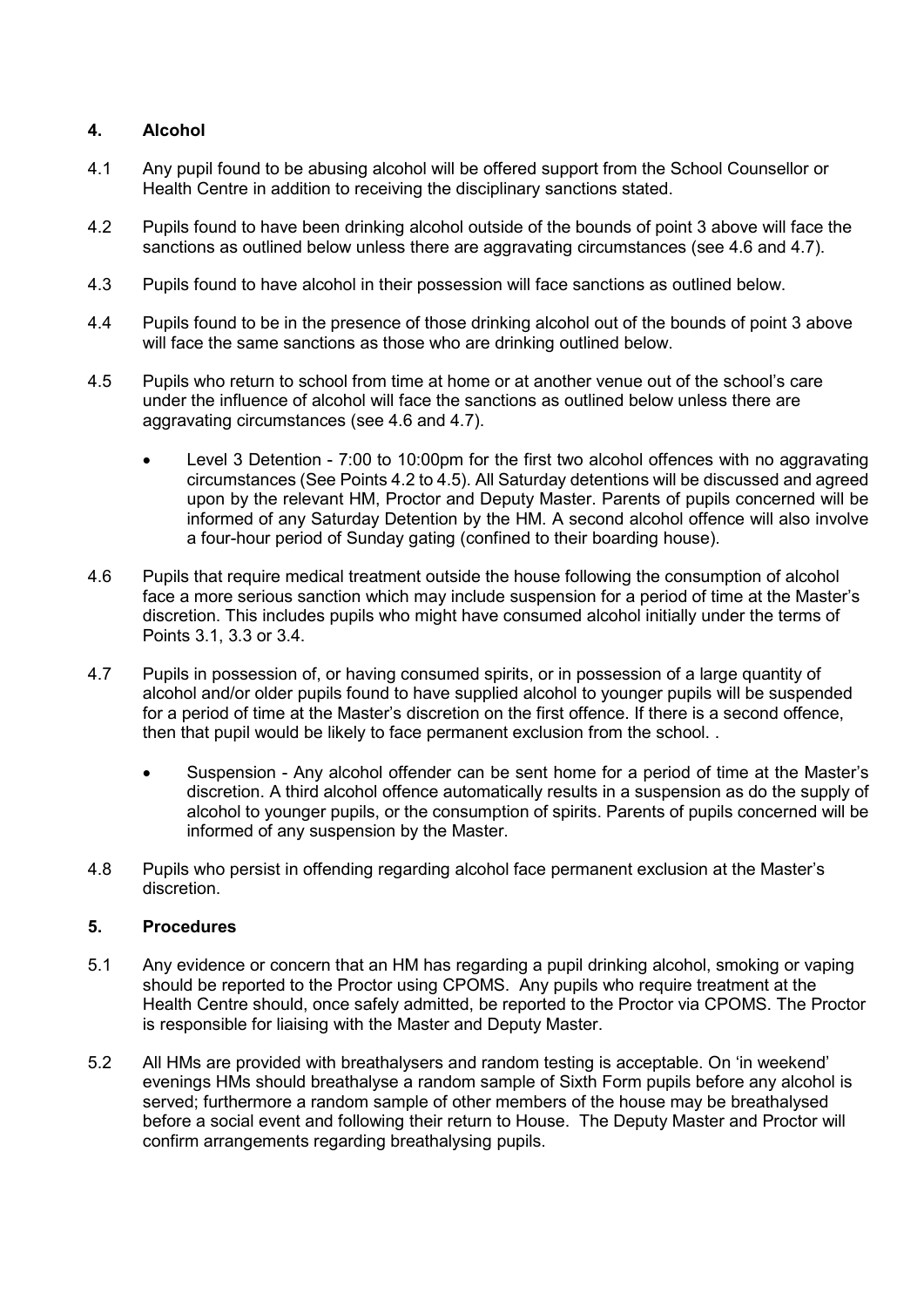- 5.3 If there is a concern that a pupil may be at risk as a result of having consumed alcohol they must accompanied by an adult to the Health Centre. If the incident is discovered at night, HMs should phone ahead to the Health Centre to alert the member of staff on duty.
- 5.4 Where a pupil is found in circumstances which suggest that he or she has consumed alcohol other than in accordance with the detail set out in Point 2, the pupil may be required to provide a sample of breath. This includes pupils who return to school on a Sunday evening where their behaviour indicates they have been consuming alcohol. A positive test (any reading above 0% BAC) will result in sanctions being imposed, as referred to in Point 3.
- 5.5 Refusal or failure to produce a sample of breath may result in sanctions being imposed in the same way as if a positive sample was provided.
- 5.6 Government guidelines allow schools to search pupils and their possessions for illegal drugs, alcohol and tobacco. Permission to carry out a room search must come from the Master, Deputy Master, Proctor or DSL. The policy on searching rooms should be followed in this circumstance.
- 5.7 HMs will keep in close contact with parents and guardians in any case where pupils are believed to have abused or be in the possession of alcohol, involved with smoking and/ or vaping. Cases that involve the abuse of alcohol whilst in the care of the school will be considered by the Proctor and the Deputy Master, with the HM involved throughout the process.